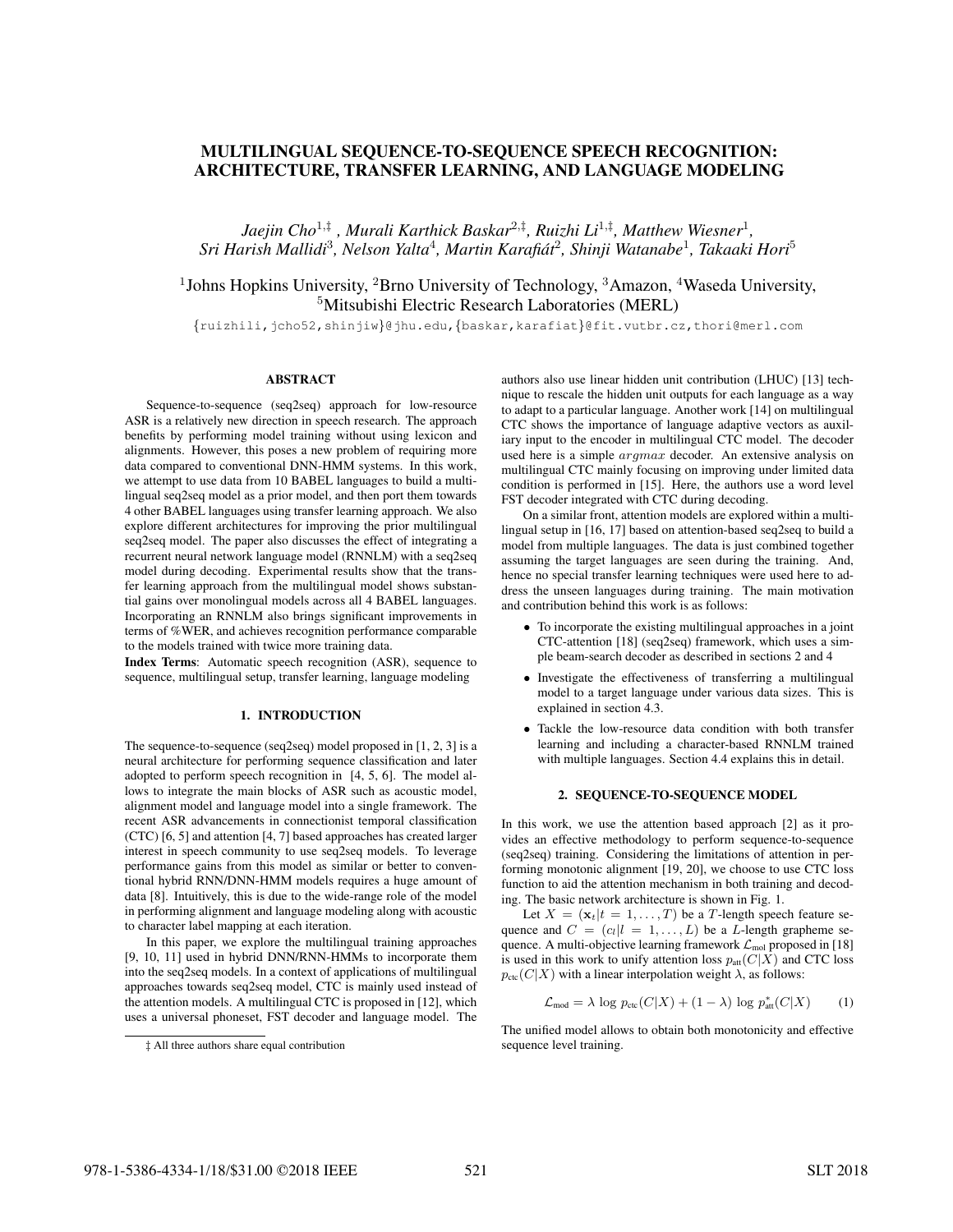

Fig. 1: Hybrid attention/CTC network with LM extension: the shared encoder is trained by both CTC and attention model objectives simultaneously. The joint decoder predicts an output label sequence by the CTC, attention decoder and RNN-LM.

 $p_{\text{att}}(C|X)$  represents the posterior probability of character label sequence  $C$  w.r.t input sequence  $X$  based on the attention approach, which is decomposed with the probabilistic chain rule, as follows:

$$
p_{\text{att}}^{*}\left(C|X\right) \approx \prod_{l=1}^{L} p\left(c_{l}|c_{1}^{*},...,c_{l-1}^{*}, X\right),\tag{2}
$$

where  $c_l^*$  denotes the ground truth history. Detailed explanations about the attention mechanism is described later.

Similarly,  $p_{\text{ctc}}$  ( $C|X$ ) represents the posterior probability based on the CTC approach.

$$
p_{\rm ctc}(C|X) \approx \sum_{Z \in \mathcal{Z}(C)} p(Z|X),\tag{3}
$$

where  $Z = (\mathbf{z}_t | t = 1, \dots, T)$  is a CTC state sequence composed of the original grapheme set and the additional blank symbol.  $\mathcal{Z}(C)$  is a set of all possible sequences given the character sequence C.

The following paragraphs explain the encoder, attention decoder, CTC, and joint decoding used in our approach.

#### Encoder

In our approach, both CTC and attention use the same encoder function, as follows:

$$
\mathbf{h}_t = \text{Encoder}(X),\tag{4}
$$

where  $h_t$  is an encoder output state at t. As an encoder function  $Encoder(\cdot)$ , we use bidirectional LSTM (BLSTM) or deep CNN followed by BLSTMs. Convolutional neural networks (CNN) has achieved great success in image recognition [21]. Previous studies applying CNN in seq2seq speech recognition [22] also showed that incorporating a deep CNNs in the encoder could further boost the performance.

In this work, we investigate the effect of convolutional layers in joint CTC-attention framework for multilingual setting. We use the initial 6 layers of VGG net architecture [21] in table 2. For each speech feature image, one feature map is formed initially. VGG net then extracts 128 feature maps, where each feature map is downsampled to  $(1/4 \times 1/4)$  images along time-frequency axis via the two max pooling layers with  $\text{stride} = 2$ .

#### Attention Decoder:

Location aware attention mechanism [23] is used in this work. Equation (5) denotes the output of location aware attention, where  $a_{lt}$  acts as an attention weight.

$$
a_{lt} = \text{LocationAttention}\left(\left\{a_{l-1}\right\}_{t=1}^T, \mathbf{q}_{l-1}, \mathbf{h}_t\right). \tag{5}
$$

Here,  $q_{l-1}$  denotes the decoder hidden state,  $h_t$  is the encoder output state as shown in equation (4). The location attention function represents a convolution function \* as in equation (6). It maps the attention weight of the previous label  $a_{l-1}$  to a multi channel view  $f_t$  for better representation.

$$
\mathbf{f}_t = \mathbf{K} * \mathbf{a}_{l-1},\tag{6}
$$

$$
e_{lt} = \mathbf{g}^T \tanh(\text{Lin}(\mathbf{q}_{l-1}) + \text{Lin}(\mathbf{h}_t) + \text{LinB}(\mathbf{f}_t)),\qquad(7)
$$

$$
a_{lt} = \text{Softmax}(\{e_{lt}\}_{t=1}^T) \tag{8}
$$

Equation (7) provides the unnormalized attention vectors computed with the learnable vector  $g$ , linear transformation  $Lin(\cdot)$ , and affine transformation  $LinB(\cdot)$ . Equation (8) computes a normalized attention weight based on the softmax operation  $Softmax(\cdot)$ . Finally, the context vector  $r_l$  is obtained by the weighted summation of the encoder output state  $h_t$  over entire frames with the attention weight as follows:

$$
\mathbf{r}_l = \sum_{t=1}^T a_{lt} \mathbf{h}_t. \tag{9}
$$

The decoder function is an LSTM layer which decodes the next character output label  $c_l$  from their previous label  $c_{l-1}$ , hidden state of the decoder  $q_{l-1}$  and attention output  $\mathbf{r}_l$ , as follows:

$$
p(c_l|c_1, ..., c_{l-1}, X) = \text{Decoder}(\mathbf{r}_l, q_{l-1}, c_{l-1})
$$
 (10)

This equation is incrementally applied to form  $p_{\text{att}}^*$  in equation (2).

#### Connectionist temporal classification (CTC):

Unlike the attention approach, CTC do not use any specific decoder. Instead it invokes two important components to perform character level training and decoding. First component, is an RNN based encoding module  $p(Z|X)$ . The second component contains a language model and state transition module. The CTC formalism is a special case [6, 24] of hybrid DNN-HMM framework with an inclusion of Bayes rule to obtain  $p(C|X)$ .

### Joint decoding:

Once we have both CTC and attention-based seq2seq models trained, both are jointly used for decoding as below:

$$
\log p_{\text{hyp}}(c_l|c_1, ..., c_{l-1}, X) =
$$
  
\n
$$
\alpha \log p_{\text{ctc}}(c_l|c_1, ..., c_{l-1}, X)
$$
  
\n+(1- $\alpha$ ) 
$$
\log p_{\text{att}}(c_l|c_1, ..., c_{l-1}, X)
$$
\n(11)

Here log  $p_{\text{hyp}}$  is a final score used during beam search.  $\alpha$  controls the weight between attention and CTC models.  $\alpha$  and multi-task learning weight  $\lambda$  in equation (1) are set differently in our experiments.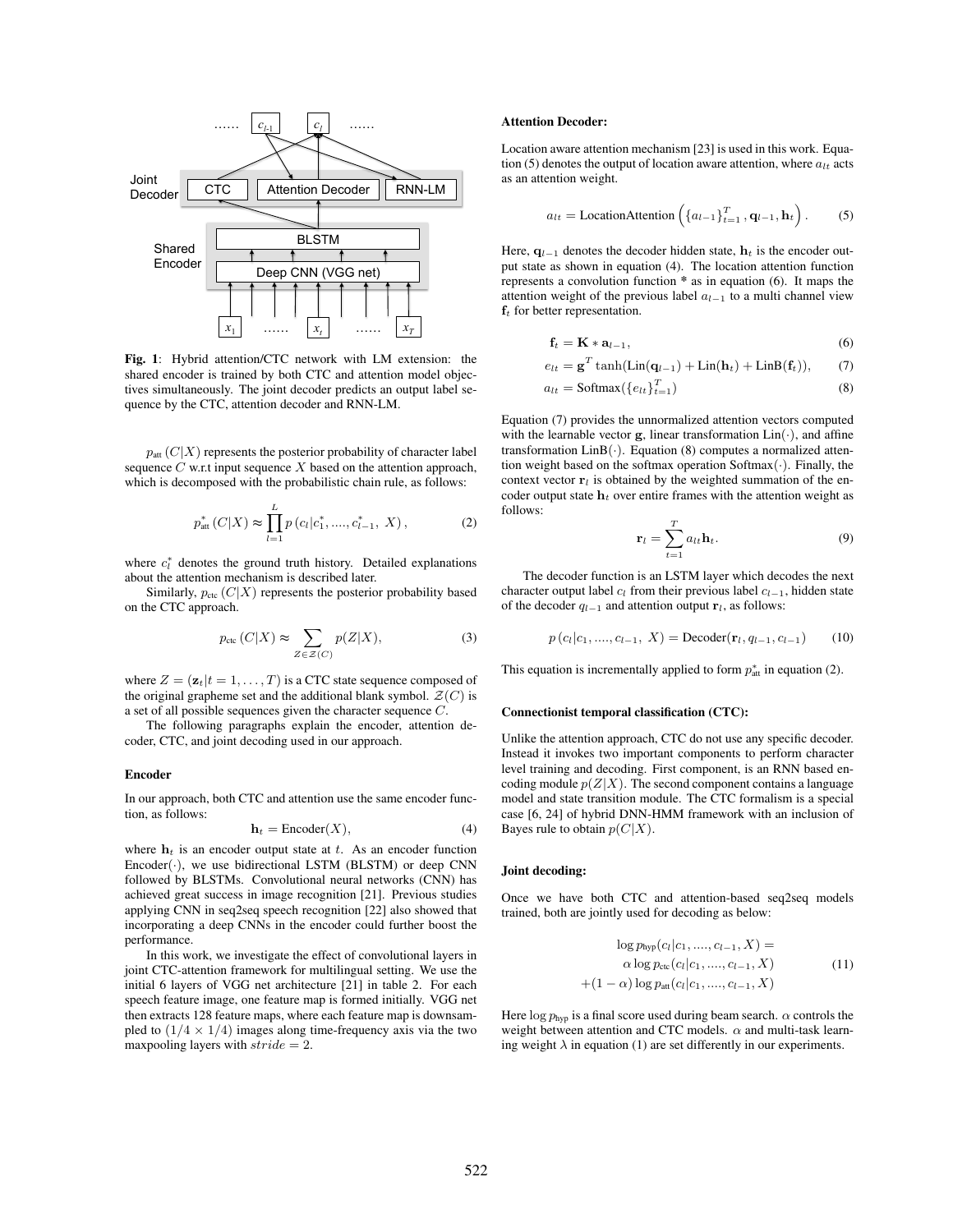|  |        | Language   | Train    |         | Eval     |         | # of characters |
|--|--------|------------|----------|---------|----------|---------|-----------------|
|  | Usage  |            | # spkrs. | # hours | # spkrs. | # hours |                 |
|  |        | Cantonese  | 952      | 126.73  | 120      | 17.71   | 3302            |
|  |        | Bengali    | 720      | 55.18   | 121      | 9.79    | 66              |
|  |        | Pashto     | 959      | 70.26   | 121      | 9.95    | 49              |
|  |        | Turkish    | 963      | 68.98   | 121      | 9.76    | 66              |
|  | Train  | Vietnamese | 954      | 78.62   | 120      | 10.9    | 131             |
|  |        | Haitian    | 724      | 60.11   | 120      | 10.63   | 60              |
|  |        | Tamil      | 724      | 62.11   | 121      | 11.61   | 49              |
|  |        | Kurdish    | 502      | 37.69   | 120      | 10.21   | 64              |
|  |        | Tokpisin   | 482      | 35.32   | 120      | 9.88    | 55              |
|  |        | Georgian   | 490      | 45.35   | 120      | 12.30   | 35              |
|  | Target | Assamese   | 720      | 54.35   | 120      | 9.58    | 66              |
|  |        | Tagalog    | 966      | 44.0    | 120      | 10.60   | 56              |
|  |        | Swahili    | 491      | 40.0    | 120      | 10.58   | 56              |
|  |        | Lao        | 733      | 58.79   | 119      | 10.50   | 54              |

Table 1: Details of the BABEL data used for performing the multilingual experiments

## 3. DATA DETAILS AND EXPERIMENTAL SETUP

In this work, the experiments are conducted using the BABEL speech corpus collected from the IARPA babel program. The corpus is mainly composed of conversational telephone speech (CTS) but some scripted recordings and far field recordings are presented as well. Table 1 presents the details of the languages used in this work for training and evaluation.

80 dimensional Mel-filterbank (fbank) features are then extracted from the speech samples using a sliding window of size 25 ms with 10ms stride. KALDI toolkit [25] is used to perform the feature processing. The fbank features are then fed to a seq2seq model with the following configuration:

The Bi-RNN [26] models mentioned above uses a LSTM [27] cell followed by a projection layer (BLSTMP). In our experiments below, we use only a character-level seq2seq model trained by CTC and attention decoder. Thus in the following experiments we intend to use character error rate (% CER) as a suitable measure to analyze the model performance. However, in section 4.4 we integrate a character-level RNNLM [28] with seq2seq model externally and showcase the performance in terms of word error rate (% WER). In this case the words are obtained by concatenating the characters and the space together for scoring with reference words. All experiments are implemented in ESPnet, end-to-end speech processing toolkit [29].

# 4. MULTILINGUAL EXPERIMENTS

Multilingual approaches used in hybrid RNN/DNN-HMM systems [11] have been used for for tackling the problem of lowresource data condition. Some of these approaches include language adaptive training and shared layer retraining [30]. Among them, the most benefited method is the parameter sharing technique [11]. To incorporate the former approach into encoder, CTC and attention decoder model, we performed the following experiments:

- Stage 0 Naive training combining all languages
- Stage 1 Retraining the decoder (both CTC and attention) after initializing with the multilingual model from stage-0

### Table 2: Experiment details

| <b>Model Configuration</b>    |                |
|-------------------------------|----------------|
| Encoder                       | <b>Bi-RNN</b>  |
| # encoder layers              | 5              |
| # encoder units               | 320            |
| # projection units            | 320            |
| Decoder                       | <b>Bi-RNN</b>  |
| # decoder layers              | 1              |
| # decoder units               | 300            |
| # projection units            | 300            |
| Attention                     | Location-aware |
| # feature maps                | 10             |
| # window size                 | 100            |
| <b>Training Configuration</b> |                |
| MOL.                          | $5e^{-1}$      |
| Optimizer                     | AdaDelta       |
| Initial learning rate         | 1.0            |
| AdaDelta $\epsilon$           | $1e^{-8}$      |
| AdaDelta $\epsilon$ decay     | $1e^{-2}$      |
| Batch size                    | 30             |
| Optimizer                     | AdaDelta       |
| Decoding Configuration        |                |
| Beam size                     | 20             |
| ctc-weight                    | $3e^{-1}$      |
|                               |                |

(a) Convolutional layers in joint CTC-attention

| CNN Model Configuration -2 components |                                              |  |  |  |  |
|---------------------------------------|----------------------------------------------|--|--|--|--|
| 2 convolution layers<br>Component 1   |                                              |  |  |  |  |
| Convolution 2D                        | in = 1, out = 64, filter = $3 \times 3$      |  |  |  |  |
| Convolution 2D                        | in = 64, out = 64, filter = $3 \times 3$     |  |  |  |  |
| Maxpool 2D                            | patch = $2 \times 2$ , stride = $2 \times 2$ |  |  |  |  |
| Component 2                           | 2 convolution layers                         |  |  |  |  |
| Convolution 2D                        | in = 64, out = 128, filter = $3 \times 3$    |  |  |  |  |
| Convolution 2D                        | in = 128, out = 128, filter = $3 \times 3$   |  |  |  |  |
| Maxpool 2D                            | patch = $2 \times 2$ , stride = $2 \times 2$ |  |  |  |  |

• Stage 2 - The resulting model obtained from stage-1 is further retrained across both encoder and decoder

Table 4: Comparison of naive approach and training only the last layer performed using the Assamese language

| Model type                     | Retraining               | $%$ CER | % Absolute gain |
|--------------------------------|--------------------------|---------|-----------------|
| Monolingual                    | $\overline{\phantom{m}}$ | 45.6    | ۰               |
| Multi. (after $4^{th}$ epoch)  | Stage 1                  | 61.3    | $-15.7$         |
| Multi. (after $4^{th}$ epoch)  | Stage 2                  | 44.0    | 1.6             |
| Multi. (after $15^{th}$ epoch) | Stage 2                  | 41.3    | 4.3             |

#### 4.1. Stage 0 - Naive approach

In this approach, the model is first trained with 10 multiple languages as denoted in table 1 approximating to 600 hours of training data. data from all languages available during training is used to build a single seq2seq model. The model is trained with a character label set composed of characters from all languages including both train and target set as mentioned in table 1. The model provides better generalization across languages. Languages with limited data when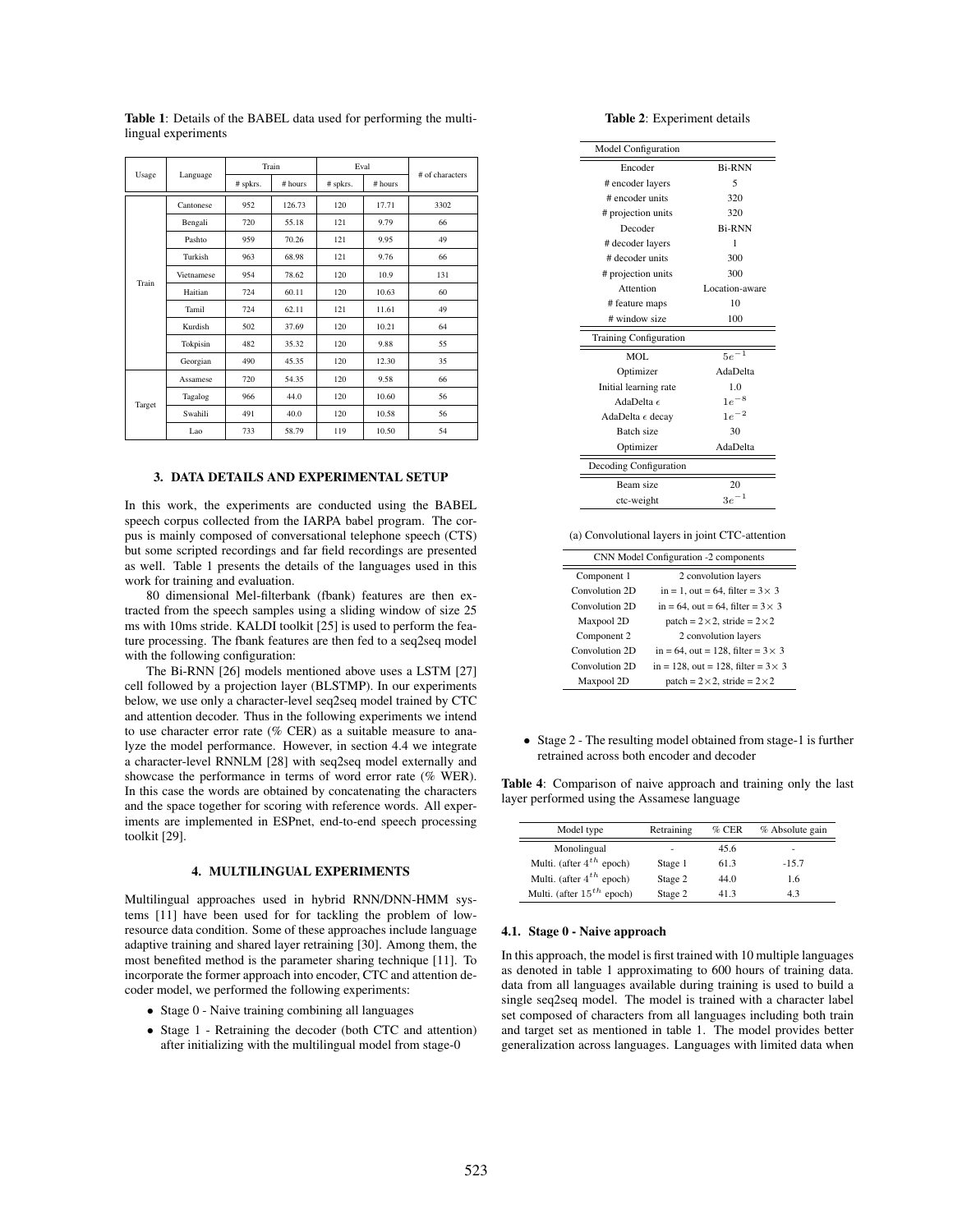Table 3: Recognition performance of naive multilingual approach for eval set of 10 BABEL training languages trained with the train set of same languages

| %CER on Eval set      | Target languages |           |          |         |          |        |       |         |          |            |
|-----------------------|------------------|-----------|----------|---------|----------|--------|-------|---------|----------|------------|
| for                   | Bengali          | Cantonese | Georgian | Haitian | Kurmanji | Pashto | Tamil | Turkish | Tokpisin | Vietnamese |
| Monolingual - BLSTMP  | 43.4             | 37.4      | 35.4     | 39.7    | 55.0     | 37.3   | 55.3  | 50.3    | 32.7     | 54.3       |
| Multilingual - BLSTMP | 42.9             | 36.3      | 38.9     | 38.5    | 52.1     | 39.0   | 48.5  | 36.4    | 31.7     | 41.0       |
| + VGG                 | 39.6             | 34.3      | 36.0     | 34.5    | 49.9     | 34.7   | 45.5  | 28.7    | 33.7     | 37.4       |

trained with other languages allows them to be robust and helps in improving the recognition performance. In spite of being simple, the model has limitations in keeping the target language data unseen during training.

# Comparison of VGG-BLSTM and BLSTMP

Table 3 shows the recognition performance of naive multilingual approach using BLSTMP and VGG model against a monolingual model trained with BLSTMP. The results clearly indicate that having a better architecture such as VGG-BLSTM helps in improving multilingual performance. Except Pashto, Georgian and Tokpisin, the multilingual VGG-BLSTM model gave 8.8 % absolute gain in average over monolingual model. In case of multilingual BLSTMP, except Pashto and Georgian an absolute gain of 5.0 % in average is observed over monolingual model. Even though the VGG-BLSTM gave improvements, we were not able to perform stage-1 and stage-2 retraining with it due to time constraints. Thus, we proceed further with multilingual BLSTMP model for retraining experiments tabulated below.

#### 4.2. Stage 1 - Retraining decoder only

To alleviate the limitation in the previous approach, the final layer of the seq2seq model which is mainly responsible for classification is retrained to the target language.



Fig. 2: Difference in performance for 5 hours, 10 hours, 20 hours and full set of target language data used to retrain a multilingual model from stage-1

In previous works [11, 30] related to hybrid DNN/RNN models and CTC based models [12, 15] the softmax layer is only adapted. However in our case, the attention decoder and CTC decoder both have to be retrained to the target language. This means the CTC and attention layers are only updated for gradients during this stage. We

found using SGD optimizer with initial learning rate of  $1e^{-4}$  works better for retraining compared to AdaDelta.

The learning rate is decayed in this training at a factor of  $1e^{-1}$  if there is a drop in validation accuracy. Table 4 shows the performance of simply retraining the last layer using a single target language Assamese.

### 4.3. Stage 2 - Finetuning both encoder and decoder

Based on the observations from stage-1 model in section 4.2, we found that simply retraining the decoder towards a target language resulted in degrading %CER the performance from 45.6 to 61.3. This is mainly due to the difference in distribution across encoder and decoder. So, to alleviate this difference the encoder and decoder is once again retrained or fine-tuned using the model from stage-1. The optimizer used here is SGD as in stage-1, but the initial learning rate is kept to  $1e^{-2}$  and decayed based on validation performance. The resulting model gave an absolute gain of 1.6% when finetuned a multilingual model after 4th epoch. Also, finetuning a model after 15th epoch gave an absolute gain of 4.3%.

Table 5: Stage-2 retraining across all languages with full set of target language data

| $%$ CER on         | <b>Target Languages</b> |         |         |      |
|--------------------|-------------------------|---------|---------|------|
| eval set           | Assamese                | Tagalog | Swahili | Lao. |
| Monolingual        | 45.6                    | 43.1    | 33.1    | 42.1 |
| Stage-2 retraining | 413                     | 37.9    | 29.1    | 38.7 |

To further investigate the performance of this approach across different target data sizes, we split the train set into  $\sim$ 5 hours,  $\sim$ 10 hours, ∼20 hours and ∼full set. Since, in this approach the model is only finetuned by initializing from stage-1 model, the model architecture is fixed for all data sizes. Figure 2 shows the effectiveness of finetuning both encoder and decoder. The gains from 5 to 10 hours was more compared to 20 hours to full set.

Table 5 tabulates the % CER obtained by retraining the stage-1 model with ∼full set of target language data. An absolute gain is observed using stage-2 retraining across all languages compared to monolingual model.

#### 4.4. Multilingual RNNLM

In an ASR system, a language model (LM) takes an important role by incorporating external knowledge into the system. Conventional ASR systems combine an LM with an acoustic model by FST giving a huge performance gain. This trend is also shown in general including hybrid ASR systems and neural network-based sequenceto-sequence ASR systems.

The following experiments show a benefit of using a language model in decoding with the previous stage-2 transferred models. Al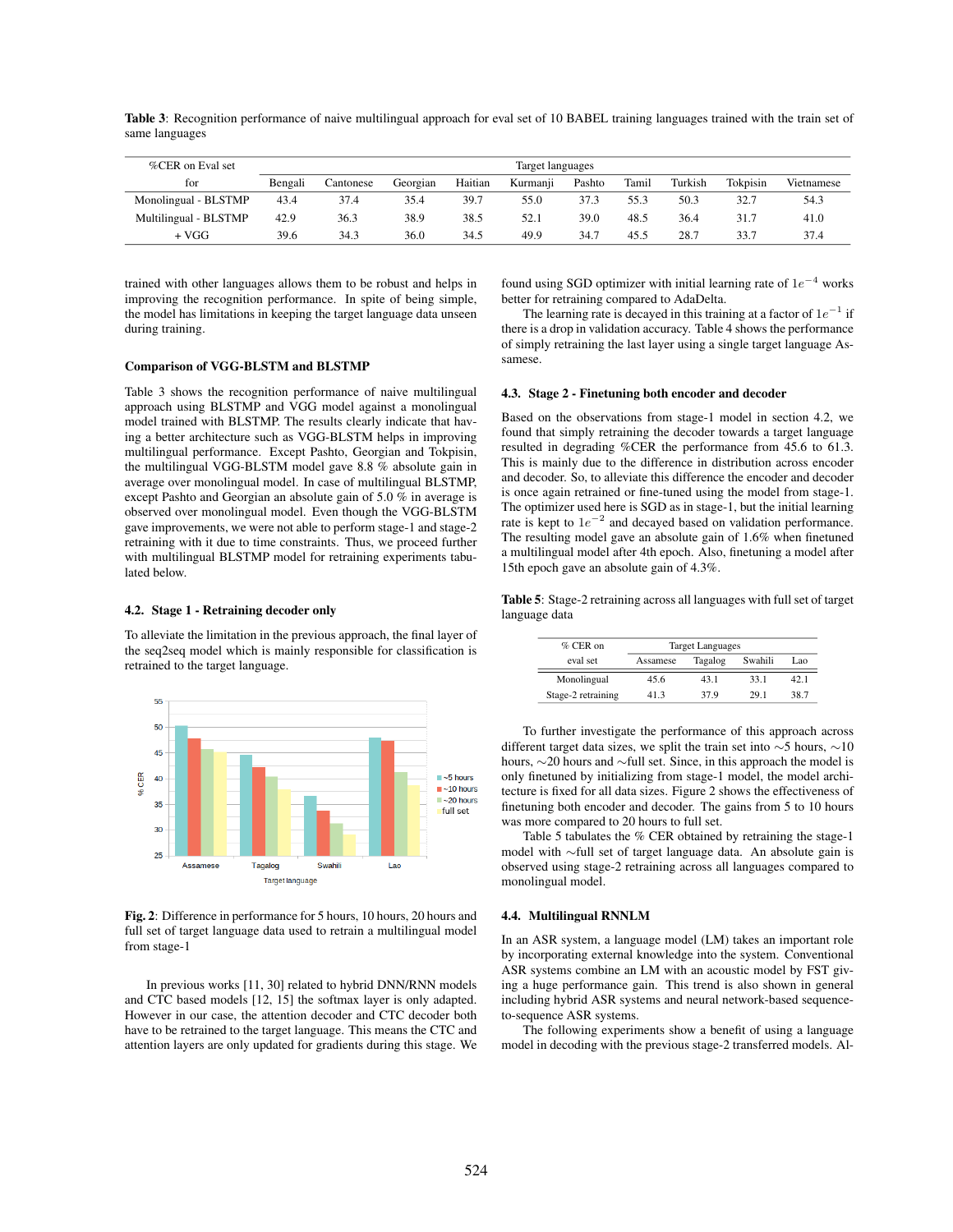though the performance gains in %CER are also generally observed over all target languages, the improvement in %WER was more distinctive. The results shown in the following Fig. 3 are in %WER. "whole" in each figure means we used all the available data for the target language as full set explained before.



Fig. 3: Recognition performance after integrating RNNLM during decoding in %WER for different amounts of target data

We used a character-level RNNLM, which was trained with 2 layer LSTM on character sequences. We use all available paired text in the corresponding target language to train the LM for the language. No external text data were used. All language models are trained separately from the seq2seq models. When building dictionary, we combined all the characters over all 15 languages mentioned in table 1 to make them work with transferred models. Regardless of the amount of data used for transfer learning, the

RNNLM provides consistent gains across all languages over different data sizes.

Table 6: Recognition performance in %WER using stage-2 retraining and multilingual RNNLM

| Model type         | %WER on target languages |         |         |      |  |  |  |
|--------------------|--------------------------|---------|---------|------|--|--|--|
|                    | Assamese                 | Tagalog | Swahili | Lao. |  |  |  |
| Stage-2 retraining | 71.9                     | 714     | 66.2    | 62.4 |  |  |  |
| + Multi. RNNLM     | 65.3                     | 64.3    | 56.2    | 57.9 |  |  |  |

As explained already, language models were trained separately and used to decode jointly with seq2seq models. The intuition behind it is to use the separately trained language model as a complementary component that works with a implicit language model within a seq2seq decoder. The way of RNNLM assisting decoding follows the equation below:

$$
\log p(c_l|c_{1:l-1}, X) = \log p_{\text{hyp}}(c_l|c_{1:l-1}, X) + \beta \log p_{\text{Im}}(c_l|c_{1:l-1}, X)
$$
\n(12)

 $\beta$  is a scaling factor that combines the scores from a joint decoding eq.(11) with RNN-LM, denoted as  $p_{lm}$ . This approach is called shallow fusion.

Our experiments for target languages show that the gains from adding RNNLM are consistent regardless of the amount of data used for transfer learning. In other words, in Figure 3, the gap between two lines are almost consistent over all languages.

Also, we observe the gain we get by adding RNN-LM in decoding is large. For example, in the case of assamese, the gain by RNN-LM in decoding with a model retrained on 5 hours of the target language data is almost comparable with the model stage-2 retrained with 20 hours of target language data. On average, absolute gain ∼6% is obtained across all target languages as noted in table 6.

# 5. CONCLUSION

In this work, we have shown the importance of transfer learning approach such as stage-2 multilingual retraining in a seq2seq model setting. Also, careful selection of train and target languages from BABEL provide a wide variety in recognition performance (%CER) and helps in understanding the efficacy of seq2seq model. The experiments using character-based RNNLM showed the importance of language model in boosting recognition performance (%WER) over all different hours of target data available for transfer learning.

Table 5 and 6 summarizes, the effect of these techniques in terms of %CER and %WER. These methods also show their flexibility in incorporating it in attention and CTC based seq2seq model without compromising loss in performance.

### 6. FUTURE WORK

We could use better architectures such as VGG-BLSTM as a multilingual prior model before transferring them to a new target language by performing stage-2 retraining. The naive multilingual approach can be improved by including language vectors as input or target during training to reduce the confusions. Also, investigation of multilingual bottleneck features [31] for seq2seq model can provide better performance. Apart from using the character level language model as in this work, a word level RNNLM can be connected during decoding to further improve %WER. The attention based decoder can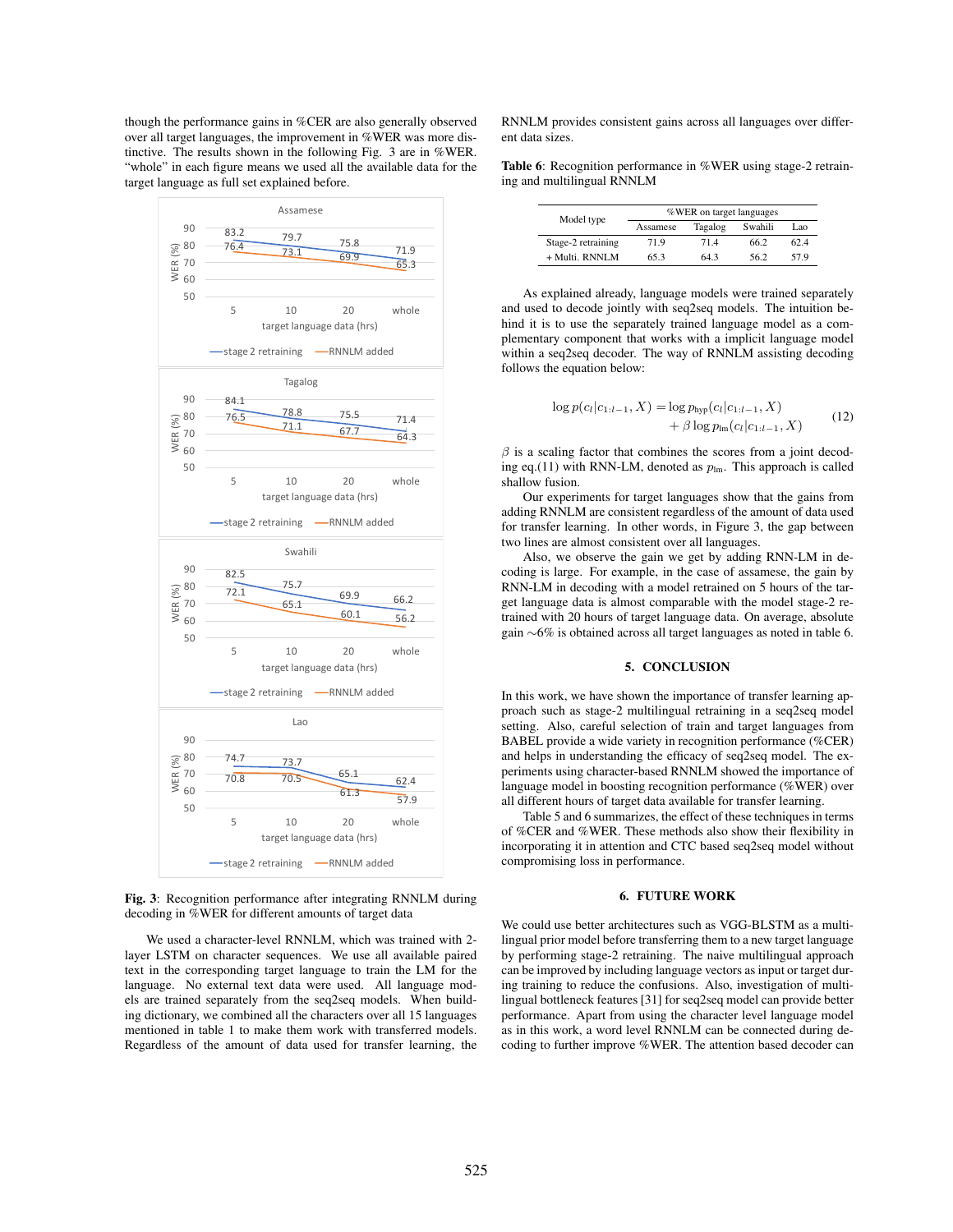be aided with the help of RNNLM using cold fusion approach during training to attain a better-trained model. In near future, we will incorporate all the above techniques to get comparable performance with the state-of-the-art hybrid DNN/RNN-HMM systems.

### 7. REFERENCES

- [1] Ilya Sutskever, Oriol Vinyals, and Quoc V Le, "Sequence to sequence learning with neural networks," in *Advances in neural information processing systems*, 2014, pp. 3104–3112.
- [2] Dzmitry Bahdanau, Kyunghyun Cho, and Yoshua Bengio, "Neural machine translation by jointly learning to align and translate," *arXiv preprint arXiv:1409.0473*, 2014.
- [3] Kyunghyun Cho, Bart Van Merriënboer, Caglar Gulcehre, Dzmitry Bahdanau, Fethi Bougares, Holger Schwenk, and Yoshua Bengio, "Learning phrase representations using RNN encoder-decoder for statistical machine translation," *arXiv preprint arXiv:1406.1078*, 2014.
- [4] Jan K Chorowski, Dzmitry Bahdanau, Dmitriy Serdyuk, Kyunghyun Cho, and Yoshua Bengio, "Attention-based models for speech recognition," in *Advances in neural information processing systems*, 2015, pp. 577–585.
- [5] Alex Graves and Navdeep Jaitly, "Towards end-to-end speech recognition with recurrent neural networks.," in *ICML*, 2014, vol. 14, pp. 1764–1772.
- [6] Alex Graves, "Supervised sequence labelling," in *Supervised sequence labelling with recurrent neural networks*, pp. 5–13. Springer, 2012.
- [7] William Chan, Navdeep Jaitly, Quoc Le, and Oriol Vinyals, "Listen, attend and spell: A neural network for large vocabulary conversational speech recognition," in *IEEE International Conference on Acoustics, Speech and Signal Processing (ICASSP)*. IEEE, 2016, pp. 4960–4964.
- [8] Andrew Rosenberg, Kartik Audhkhasi, Abhinav Sethy, Bhuvana Ramabhadran, and Michael Picheny, "End-to-end speech recognition and keyword search on low-resource languages," in *IEEE International Conference on Acoustics, Speech and Signal Processing (ICASSP)*. IEEE, 2017, pp. 5280–5284.
- [9] Laurent Besacier, Etienne Barnard, Alexey Karpov, and Tanja Schultz, "Automatic speech recognition for under-resourced languages: A survey," *Speech Communication*, vol. 56, pp. 85–100, 2014.
- [10] Zoltan Tuske, David Nolden, Ralf Schluter, and Hermann Ney, "Multilingual mrasta features for low-resource keyword search and speech recognition systems," in *IEEE International Conference on Acoustics, Speech and Signal Processing (ICASSP)*, 2014, pp. 7854–7858.
- [11] Martin Karafiát, Murali Karthick Baskar, Pavel Matějka, Karel Veselỳ, František Grézl, and Jan Černocky, "Multilingual blstm and speaker-specific vector adaptation in 2016 but babel system," in *Spoken Language Technology Workshop (SLT), 2016 IEEE*. IEEE, 2016, pp. 637–643.
- [12] Sibo Tong, Philip N Garner, and Hervé Bourlard, "Multilingual training and cross-lingual adaptation on CTC-based acoustic model," *arXiv preprint arXiv:1711.10025*, 2017.
- [13] Pawel Swietojanski and Steve Renals, "Learning hidden unit contributions for unsupervised speaker adaptation of neural network acoustic models," in *Spoken Language Technology Workshop (SLT), 2014 IEEE*. IEEE, 2014, pp. 171–176.
- [14] Markus Müller, Sebastian Stüker, and Alex Waibel, "Language adaptive multilingual CTC speech recognition," in *International Conference on Speech and Computer*. Springer, 2017, pp. 473–482.
- [15] Siddharth Dalmia, Ramon Sanabria, Florian Metze, and Alan W Black, "Sequence-based multi-lingual low resource speech recognition," *arXiv preprint arXiv:1802.07420*, 2018.
- [16] Shinji Watanabe, Takaaki Hori, and John R Hershey, "Language independent end-to-end architecture for joint language identification and speech recognition," in *Automatic Speech Recognition and Understanding Workshop (ASRU), 2017 IEEE*. IEEE, 2017, pp. 265–271.
- [17] Shubham Toshniwal, Tara N Sainath, Ron J Weiss, Bo Li, Pedro Moreno, Eugene Weinstein, and Kanishka Rao, "Multilingual speech recognition with a single end-to-end model," in *IEEE International Conference on Acoustics, Speech and Signal Processing (ICASSP)*, 2018.
- [18] Shinji Watanabe, Takaaki Hori, Suyoun Kim, John R Hershey, and Tomoki Hayashi, "Hybrid CTC/attention architecture for end-to-end speech recognition," *IEEE Journal of Selected Topics in Signal Processing*, vol. 11, no. 8, pp. 1240–1253, 2017.
- [19] Matthias Sperber, Jan Niehues, Graham Neubig, Sebastian StÃŒker, and Alex Waibel, "Self-attentional acoustic models," in *19th Annual Conference of the International Speech Communication Association (InterSpeech 2018)*, 2018.
- [20] Chung-Cheng Chiu and Colin Raffel, "Monotonic chunkwise attention," *CoRR*, vol. abs/1712.05382, 2017.
- [21] Karen Simonyan and Andrew Zisserman, "Very deep convolutional networks for large-scale image recognition," 09 2014.
- [22] Ying Zhang, Mohammad Pezeshki, Philémon Brakel, Saizheng Zhang, César Laurent, Y Bengio, and Aaron Courville, "Towards end-to-end speech recognition with deep convolutional neural networks," September 2016.
- [23] Jan Chorowski, Dzmitry Bahdanau, Dmitriy Serdyuk, Kyunghyun Cho, and Yoshua Bengio, "Attention-based models for speech recognition," in *Advances in Neural Information Processing Systems*. 2015, vol. 2015-January, pp. 577– 585, Neural information processing systems foundation.
- [24] Takaaki Hori, Shinji Watanabe, Yu Zhang, and William Chan, "Advances in joint CTC-attention based end-to-end speech recognition with a deep cnn encoder and RNN-LM," *arXiv preprint arXiv:1706.02737*, 2017.
- [25] Daniel Povey, Arnab Ghoshal, Gilles Boulianne, Lukas Burget, Ondrej Glembek, Nagendra Goel, Mirko Hannemann, Petr Motlicek, Yanmin Qian, Petr Schwarz, et al., "The kaldi speech recognition toolkit," in *Automatic Speech Recognition and Understanding, 2011 IEEE Workshop on*. IEEE, 2011, pp. 1–4.
- [26] Mike Schuster and Kuldip K Paliwal, "Bidirectional recurrent neural networks," *IEEE Transactions on Signal Processing*, vol. 45, no. 11, pp. 2673–2681, 1997.
- [27] Sepp Hochreiter and Jürgen Schmidhuber, "Long short-term memory," *Neural computation*, vol. 9, no. 8, pp. 1735–1780, 1997.
- [28] Tomas Mikolov, Stefan Kombrink, Anoop Deoras, Lukar Burget, and Jan Cernocky, "RNNLM-recurrent neural network language modeling toolkit," in *Proc. of the 2011 ASRU Workshop*, 2011, pp. 196–201.